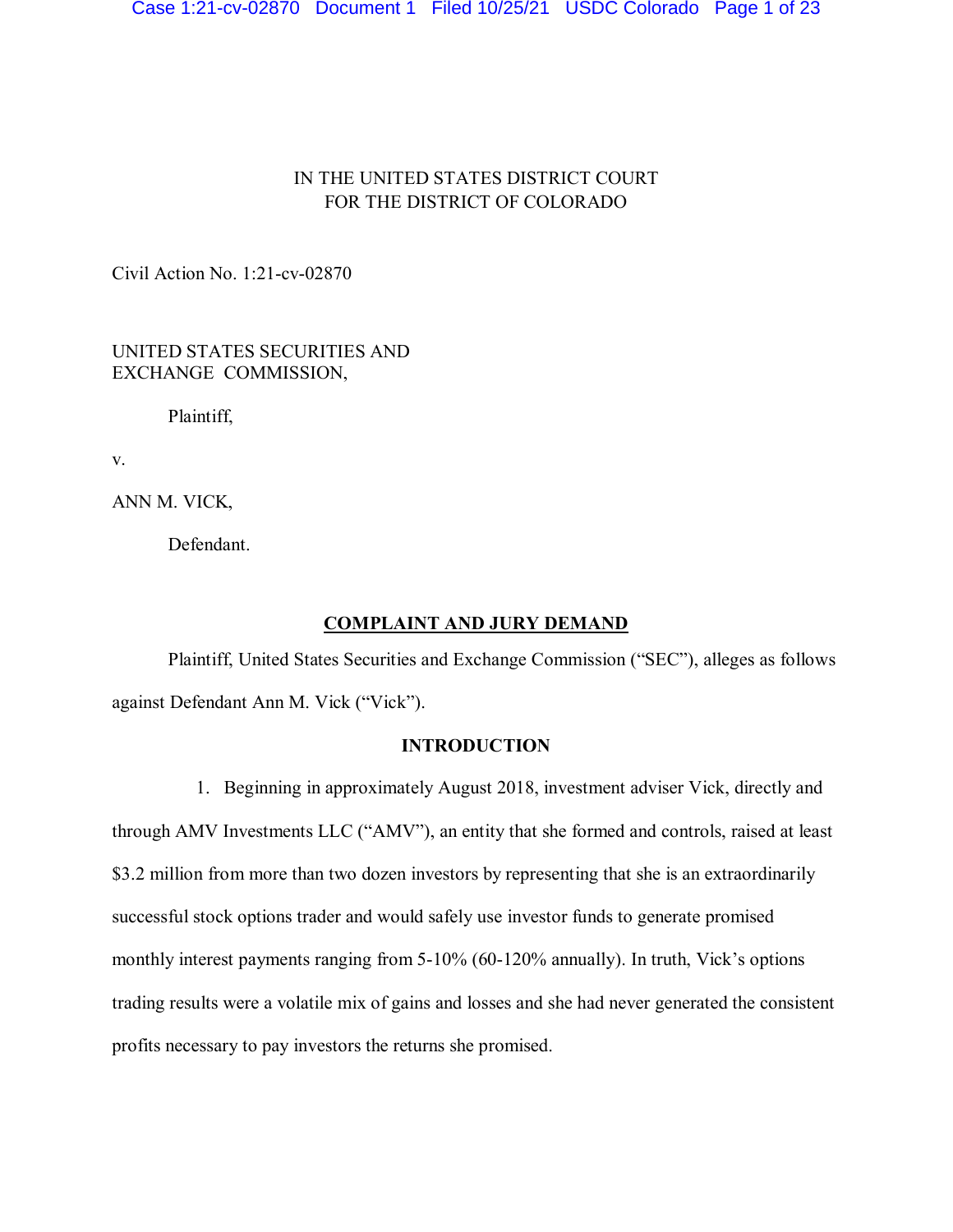2. Vick commingled money she raised from AMV investors with personal funds. From approximately December 2019 through March 2020, Vick suffered disastrous trading loses, and misappropriated hundreds of thousands of dollars of investor money. Moreover, lacking profits from trading, Vick also began using investors' principal to pay other investors monthly interest payments and redemptions of principal.

3. Even after suffering massive trading losses, Vick raised approximately \$1.3 million in new investor funds from May 2020 to January 2021 by falsely claiming that her stock options trading was wildly profitable and safe, misrepresenting how she would use investor money, and failing to disclose that AMV was effectively insolvent as a result of her trading losses and misappropriation.

4. As a result of the conduct described in this Complaint, Vick violated Section 17(a) of the Securities Act of 1933 ("Securities Act"), 15 U.S.C. § 77q(a); Section 10(b) of the Securities Exchange Act of 1934 ("Exchange Act"), 15 U.S.C. § 78j(b) and Rule 10b-5 thereunder, 17 C.F.R. § 240.10b-5; and Sections 206(1), 206(2), 206(4) and Rule 206(4)-8 of the Investment Advisers Act of 1940 ("Advisers Act"), 15 U.S.C. §§ 80b-6(1), 80b-6(2), 80b-6(4), and 17 C.F.R. § 275.206(4)-8. Unless restrained and enjoined, Vick will continue to violate the federal securities laws.

### **DEFENDANT**

5. **Ann M. Vick a/k/a Annie Vick**, age 59, is a resident of Mead, Colorado. Vick is the registered agent, sole member, founder, and owner of AMV Investments LLC ("AMV"), a pooled investment vehicle used by Vick in soliciting investments. Separate from AMV, Vick also owns a chain of restaurants in Colorado.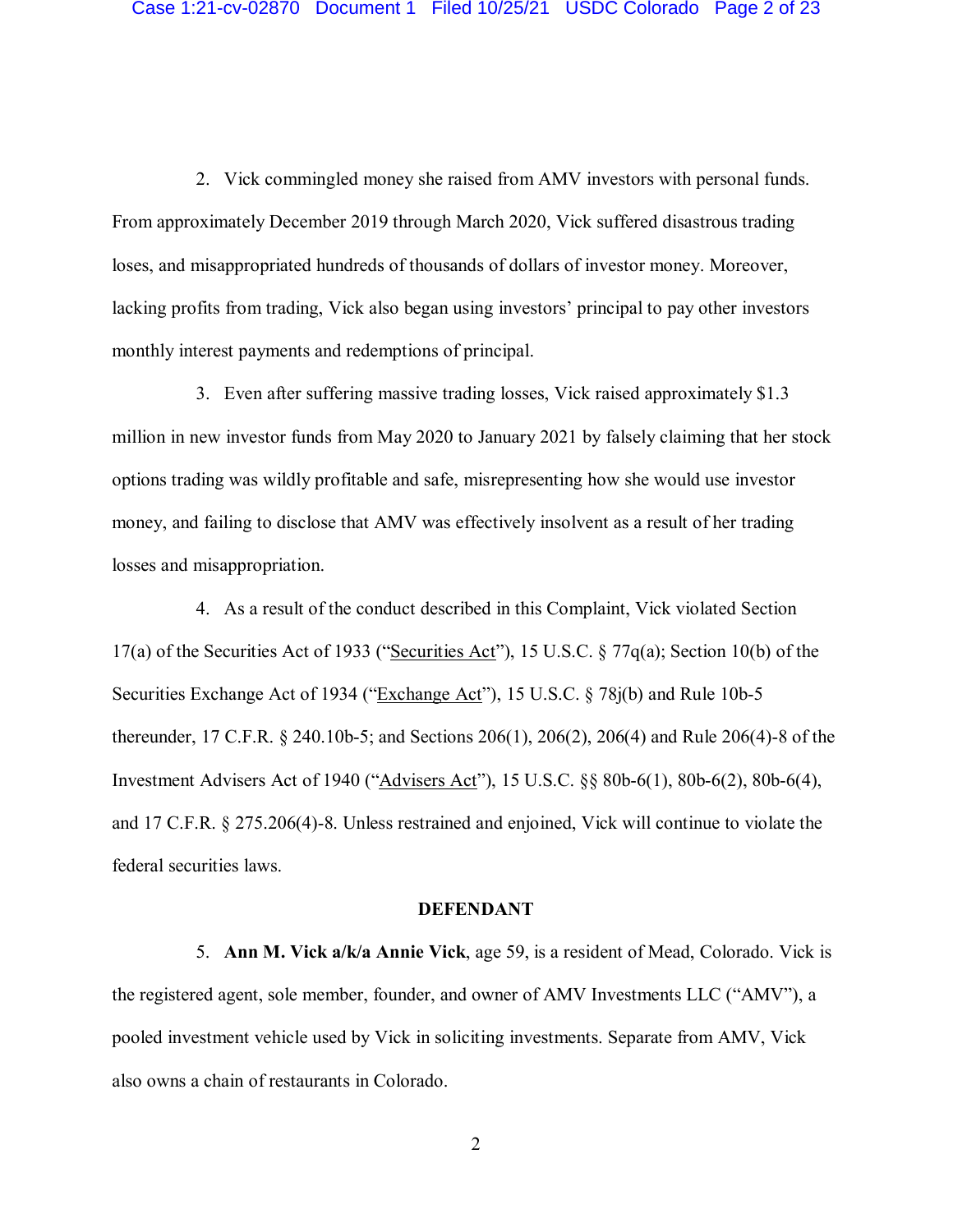### **RELATED PARTIES**

6. **AMV Investments LLC ("AMV")**, is a Colorado limited liability company formed by Vick on or about August 5, 2019. Vick is the sole member and owner of AMV. Since January 1, 2021, AMV is delinquent with the Colorado Secretary of State for failure to file a periodic report.

7. **Individual 1** assisted Vick in soliciting investors to invest in AMV, communicated with some AMV investors about their investments, and received a monthly salary based on the work she performed related to AMV.

### **JURISDICTION AND VENUE**

8. The SEC brings this action pursuant to authority conferred on it by Section 20(b) of the Securities Act [15 U.S.C. § 77t(b)], Sections 21(d) and 21(e) of the Exchange Act [15 U.S.C. §§ 78u(d) and 78u(e)], and Sections 209(d) and 209(e) of the Advisers Act [15 U.S.C. §§ 80b-9(d) and 80b-9(e)] to restrain and enjoin Vick from engaging in the acts, practices, and courses of business described in this Complaint and acts, practices, and courses of business of similar purport and object. The SEC seeks permanent injunctions, disgorgement of ill-gotten gains derived from the conduct alleged in the Complaint plus prejudgment interest thereon, and civil penalties pursuant to Section 20(d) of the Securities Act [15 U.S.C. § 77t(d)], Section 21(d)(3) of the Exchange Act [15 U.S.C. § 78u(d)(3)], and Section 209(e) of the Advisers Act [15 U.S.C. § 80b-9(e)]. Further, the SEC seeks an order prohibiting Vick from acting as an officer or director of a public company pursuant to Section 20(e) of the Securities Act [15 U.S.C.  $\S 77t(e)$  and Section 21(d) of the Exchange Act [15 U.S.C.  $\S 78u(d)(2)$ ].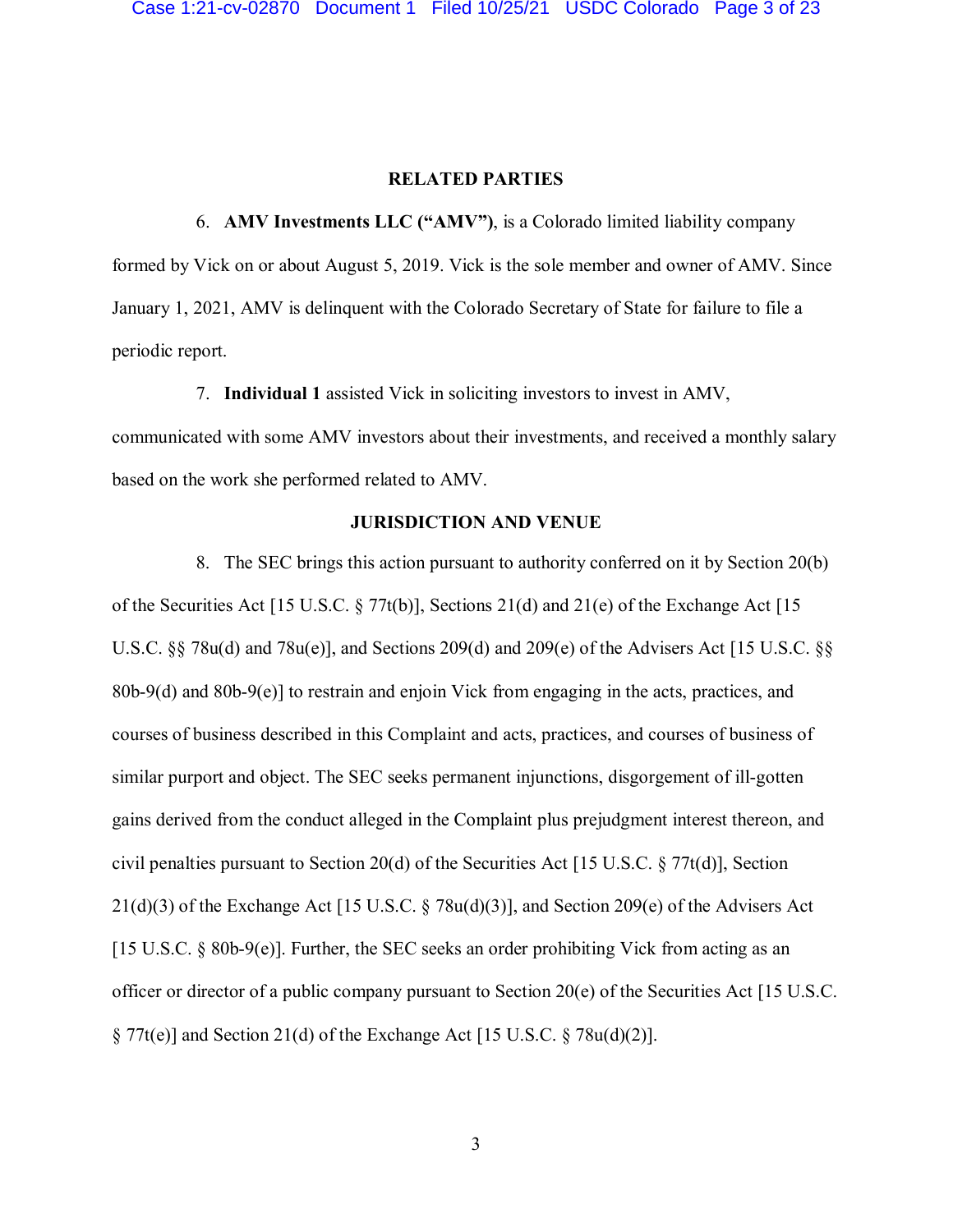9. The Court has jurisdiction over this action pursuant to Sections 20(b), 20(d)(1), and 22(a) of the Securities Act [15 U.S.C.  $\S$  77t(b), 77t(d)(1), and 77v(a)], Sections 21(d)(1), 21(d)(3)(A), 21(e), and 27(a) of the Exchange Act [15 U.S.C. §§ 78u(d)(1), 78u(d)(3)(A), 78u(e), and 78aa(a)], and Section 214 of the Advisers Act [15 U.S.C. § 80b-14].

10. Venue is proper in the District of Colorado pursuant to Section 22(a) of the Securities Act [15 U.S.C. § 77v(a)], Section 27(a) of the Exchange Act [15 U.S.C. § 78aa(a)], and Section 214 of the Advisers Act [15 U.S.C. § 80b-14], because Vick resides in this district, AMV had its principal places of business in this district, and one or more investors in AMV securities reside in this district. In addition, many of the acts and transactions constituting the violations alleged occurred in this district, including misappropriation of investor funds through transactions at financial institutions located in this district.

### **FACTUAL ALLEGATIONS**

## **I. Background**

## **A. Vick Begins Raising Money Through the Offer and Sale of Securities.**

11. From August 2018 through July 2019, Vick raised approximately \$195,000 through the offer and sale of personal promissory notes to three investors. Vick told at least two of the investors that she was a very successful trader and that she would use their money to trade in securities. Vick pooled the investors' funds and commingled them with her funds in her personal brokerage accounts where she used the funds to trade in stock options.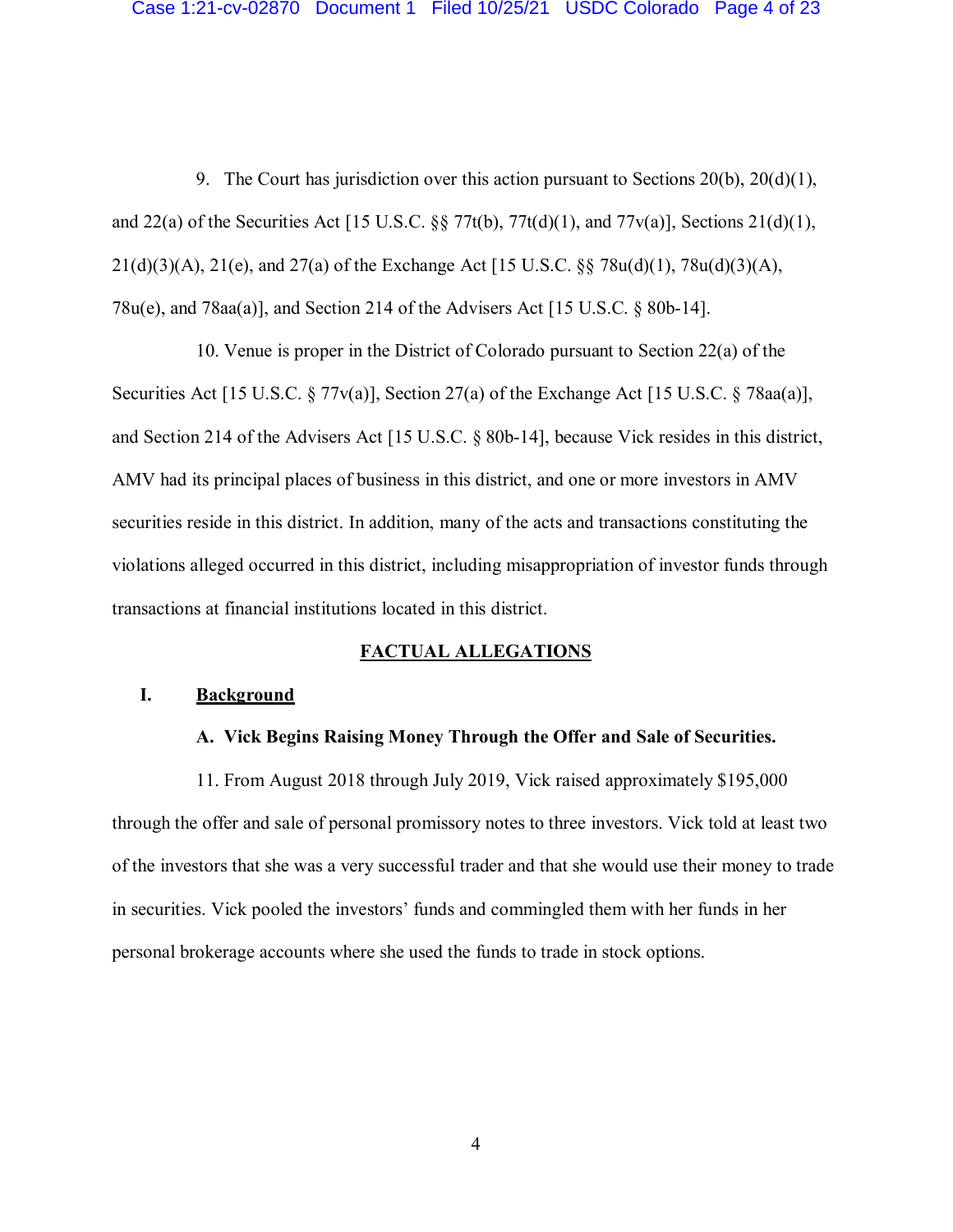# **B. Vick Formed AMV Investments and Continues to Raise Money from Investors Through the Offer and Sale of Securities.**

12. Vick formed AMV in August 2019 as a vehicle to raise additional money from investors for the purported purpose of trading in stock options. Vick is AMV's sole member and owner. Vick controls AMV's brokerage accounts and has sole trading authority for AMV.

13. Vick used Individual 1 to assist in raising funds for AMV. Individual 1 received a monthly salary, in amounts determined by Vick, for the work Individual 1 performed for AMV. As part of her work for AMV, Individual 1 helped Vick solicit investors and she communicated with some AMV investors. Individual 1 relied on Vick to provide her with information to disseminate to the investors with whom she communicated.

14. From at least August 2019 to January 2021, Vick, personally and through Individual 1, offered and sold promissory notes issued by AMV to investors.

15. In soliciting AMV investors, Vick and Individual 1 told investors that they would receive monthly interest payments ranging from 5% to 10% per month (60% to 120% per year). Vick and Individual 1 repeatedly represented that Vick had a long history of generating extraordinary returns from trading in stock options, and investors understood that Vick's trading profits would at least cover the monthly interest payments based on her historical returns. In several instances, Vick and Individual 1 told prospective investors that they were offering the investment to a select group because they wanted to help these individuals financially by giving them the opportunity to share in the profits Vick was generating through stock option trading.

16. AMV had no prospectus, private placement memorandum, or other traditional offering documents. When a potential investor indicated that he or she wanted to make an investment with Vick and AMV, Vick, or Individual 1, acting at Vick's direction, typically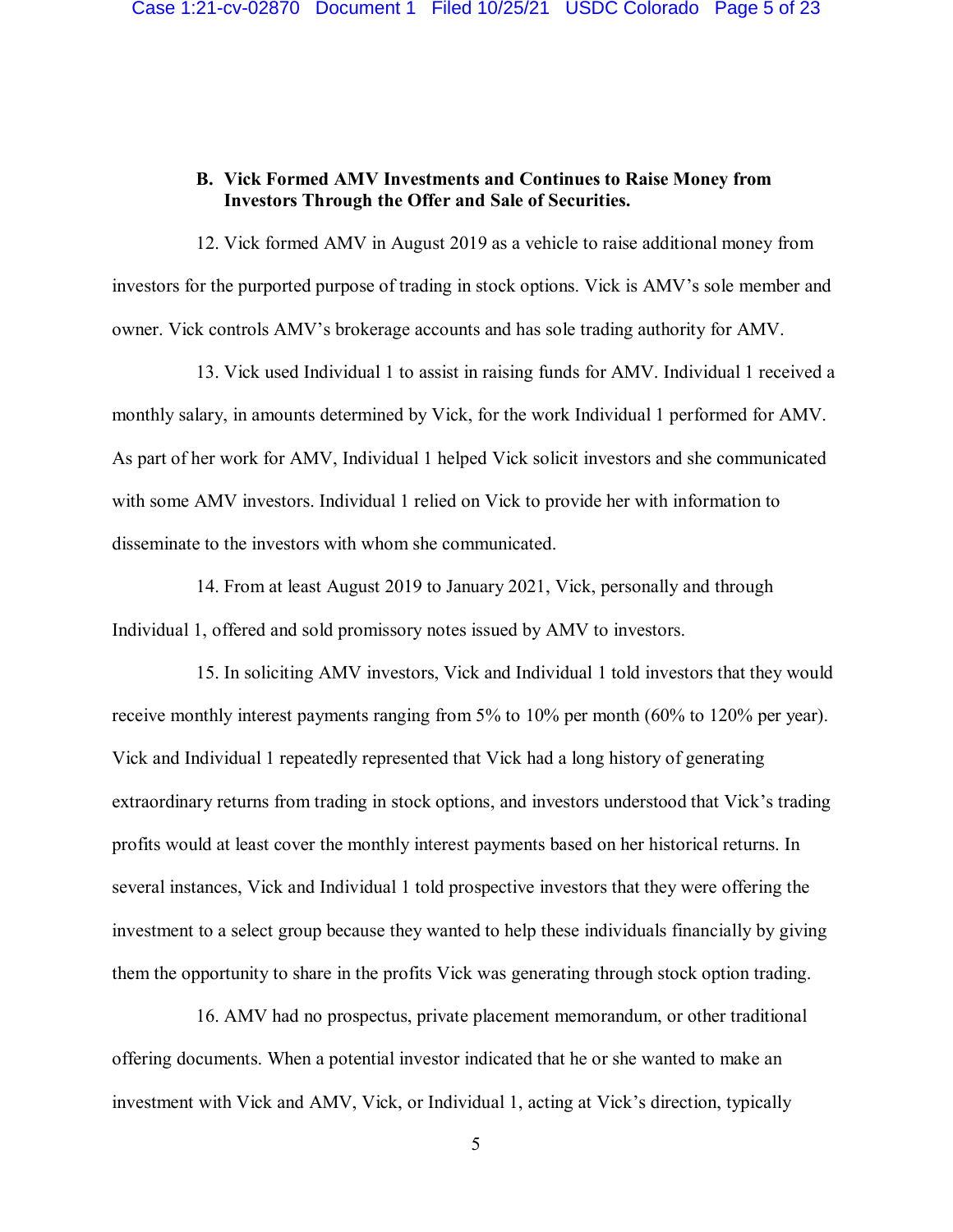#### Case 1:21-cv-02870 Document 1 Filed 10/25/21 USDC Colorado Page 6 of 23

emailed a copy of a promissory note to the investor. Investors typically signed the notes and emailed or faxed the signed notes to Vick or Individual 1.

17. The promissory notes issued to investors have one-year terms and require AMV to make monthly interest payments that vary from 5% to 10% per month. The promissory notes indicate that the investors' funds will be used by AMV to make investments, stating in relevant part "[L]ender understands that money is invested…"

18. Vick made the statements in the AMV promissory notes. Vick signed each of the promissory notes on behalf of AMV and, as the sole owner and member of AMV, had ultimate authority for the content of the notes and the distribution of the documents to investors and prospective investors.

19. Vick and Individual 1 emailed investors wire transfer instructions for investing in the promissory notes. Investors transferred money to Vick and AMV by executing wire transfers and issuing checks. Vick deposited and pooled investor monies in various accounts in her control.

20. AMV investors did not have any authority to direct the trading of their funds or the management of AMV's activities and expected that the interest paid to them would be derived solely from Vick's efforts in executing her trading strategies.

21. From August 2018 through January 2021, Vick and AMV raised approximately \$3.2 million from more than two dozen investors through the offer and sale of promissory notes principally issued by AMV.

## **C. Vick's Securities Trading Before and After Forming AMV was Extremely Volatile and Insufficient to Pay the Returns Promised to Investors.**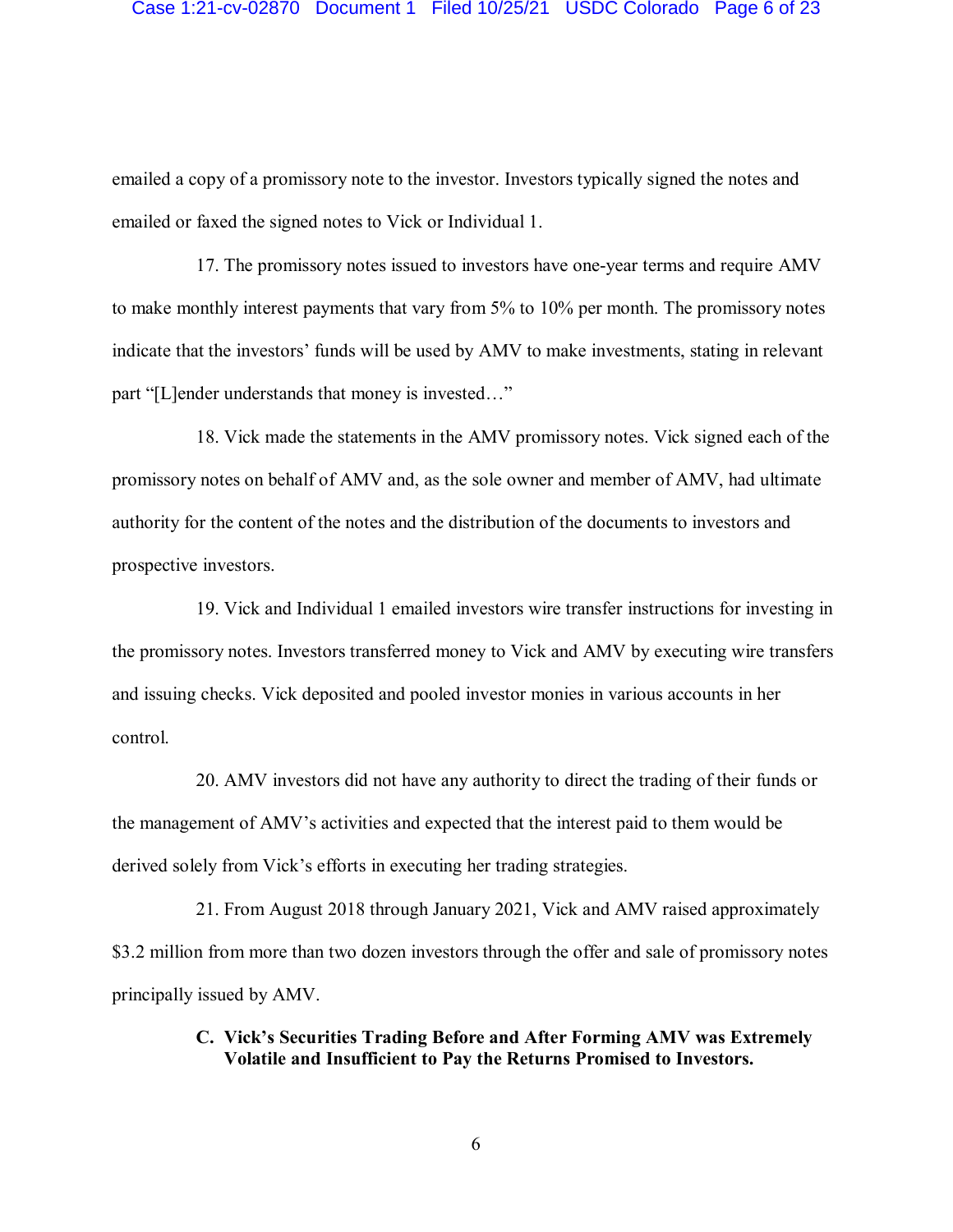#### Case 1:21-cv-02870 Document 1 Filed 10/25/21 USDC Colorado Page 7 of 23

22. Vick's stock option trading before and after she formed AMV was volatile and never resulted in the consistent profits she promised to pass along to investors.

23. Prior to forming AMV in August 2019, Vick used her own money to trade stock options through her personal brokerage accounts. Beginning in August 2018, Vick also used investor funds she raised through the sale of promissory notes, commingled with her personal funds, to trade stock options.

24. From 2014 through 2018, Vick's trading resulted in erratic swings between monthly gains and losses.

25. From 2014 through 2018, Vick's annual returns never reached the 60%-120% annual returns she promised to investors. Her annual returns based on the average balance of her accounts for each year from 2014 to 2018 were approximately 17%, -2.5%, 37%, 21%, and -35%, respectively.

26. Over time, in an effort to obtain higher returns, Vick's trading strategy became more risky, increasingly relying on margin trading to gain more exposure to the price fluctuations in the options markets.

27. In 2019 and 2020, Vick's inconsistent and increasingly volatile trading results continued. She generated profits in early 2019, but starting in August 2019, after she began raising money from AMV investors, she incurred significant trading losses, in large part due to her risky trading strategy.

28. From August 2019 to December 2019, Vick lost approximately \$394,000 through her trading. In December 2019 alone, Vick's trading resulted in a loss of approximately \$1.4 million, or 57% of the funds under her control. In March 2020, she lost approximately \$1.1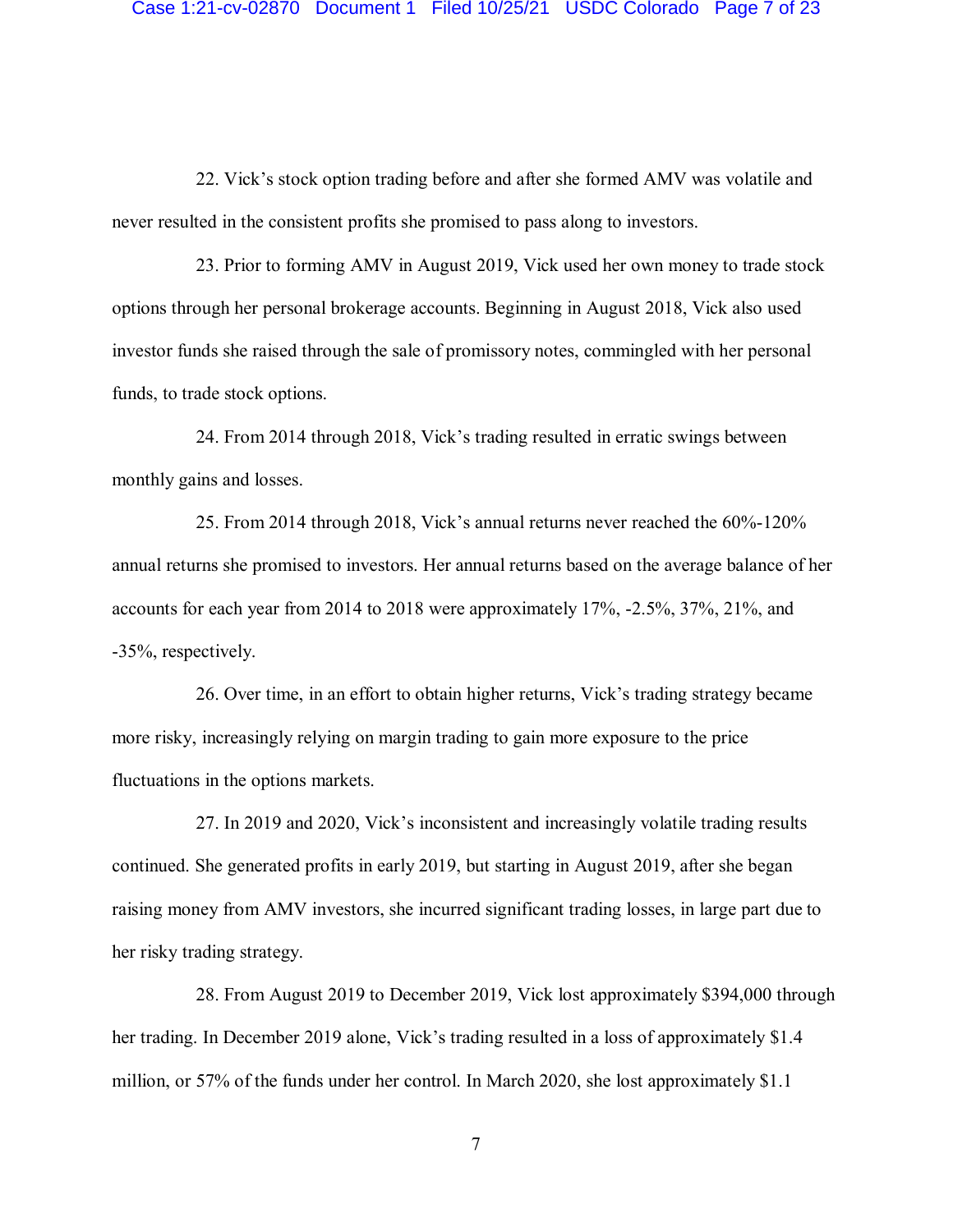million, or 78% of the funds under her control. In total, from December 2019 to March 2020 Vick's trading resulted in losses totaling approximately \$2,666,000.

29. Vick's erratic monthly trading results continued throughout 2020. For the full year of 2020, Vick suffered aggregate trading losses of approximately \$432,000.



30. Vick's monthly trading results for 2014 through 2020 are reflected below:

## **D. After Significant Losses, Vick and AMV Continued to Raise More Than \$1.9 Million From Investors While Continuing to Tout Her Success.**

31. After Vick and AMV suffered massive losses from December 2019 through

March 2020, Vick and AMV continued to raise money from investors, touting Vick's prior purported success in generating substantial and consistent profits.

32. In reality, after the disastrous trading losses suffered in March 2020, Vick and

AMV were unable to repay existing investors' principal, let alone make promised monthly interest payments of 5-10%.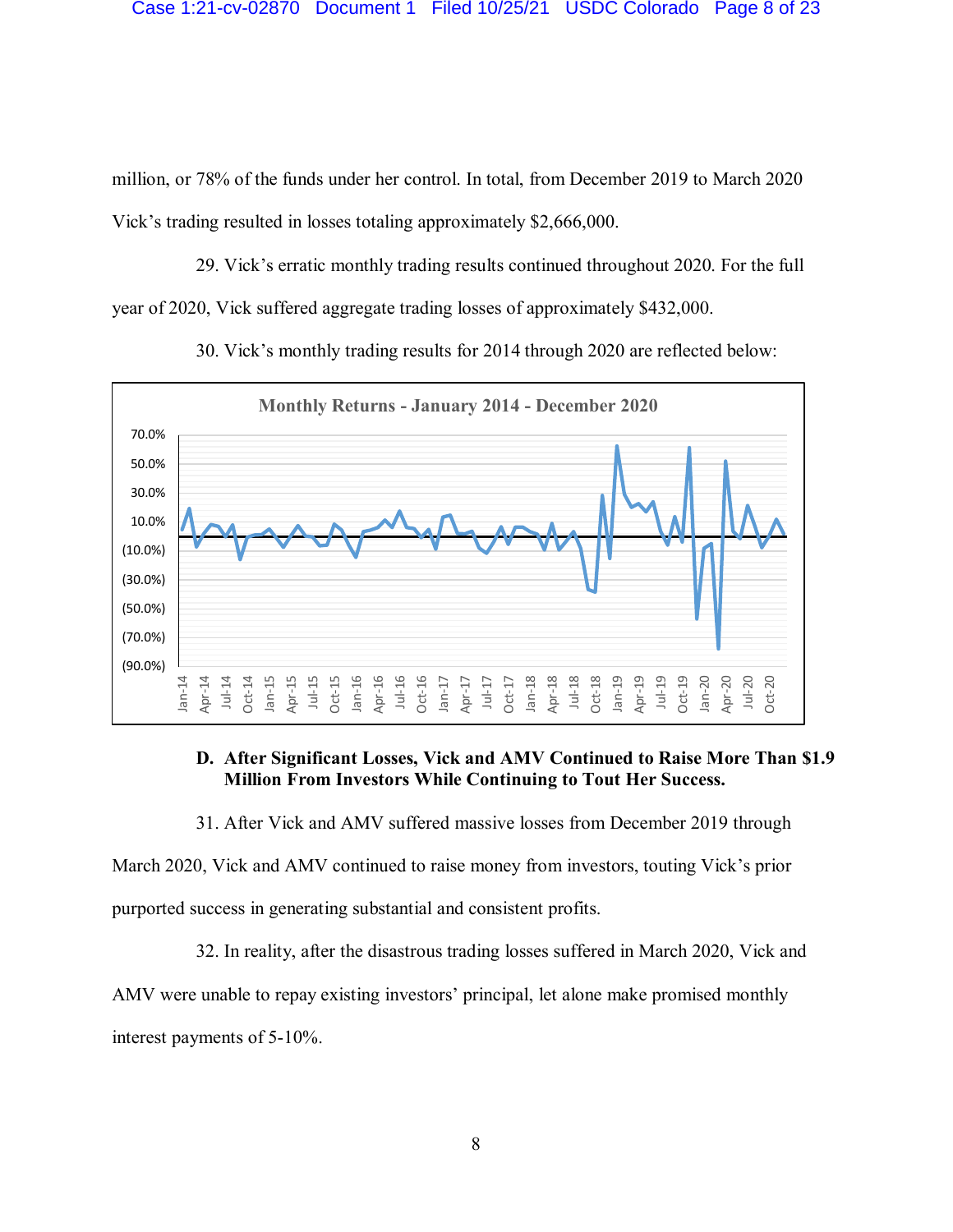33. Nevertheless, from May 2020 through at least January 2021, Vick and AMV raised more than \$1.3 million through sales of AMV promissory notes.

34. Although in the aggregate Vick lost money trading from August 2019 to January 2021, Vick and AMV paid early investors approximately \$233,000 in principal and made approximately \$1,869,000 in interest payments from July 2019 to January 2021.

# **II. Vick Made Material Misstatements and Omissions.**

35. Starting in at least August 2018, in oral communications made to investors and prospective investors and in documents disseminated to investors and prospective investors, Vick made material false and misleading statements regarding her trading results and the uses of investor funds.

### **A. Vick Made False and Misleading Statements About Her Trading Results.**

36. Beginning in at least August 2018, Vick, directly and through Individual 1, made materially false and misleading statements and omissions to investors and prospective investors concerning Vick's purportedly consistent history of safely generating substantial profits from trading in stock options.

37. On several occasions between approximately August 2018 and at least July 2020, Vick and Individual 1 falsely represented to investors and prospective investors that Vick was a very successful trader who, based on her history of extremely profitable trading where she made at times 300% a year, would use investor funds to generate trading profits that covered the high monthly interest payments of 5% to 10% (60% to 120% per year) Vick offered to investors. Vick and Individual 1 made these representations, among other ways, in oral conversations.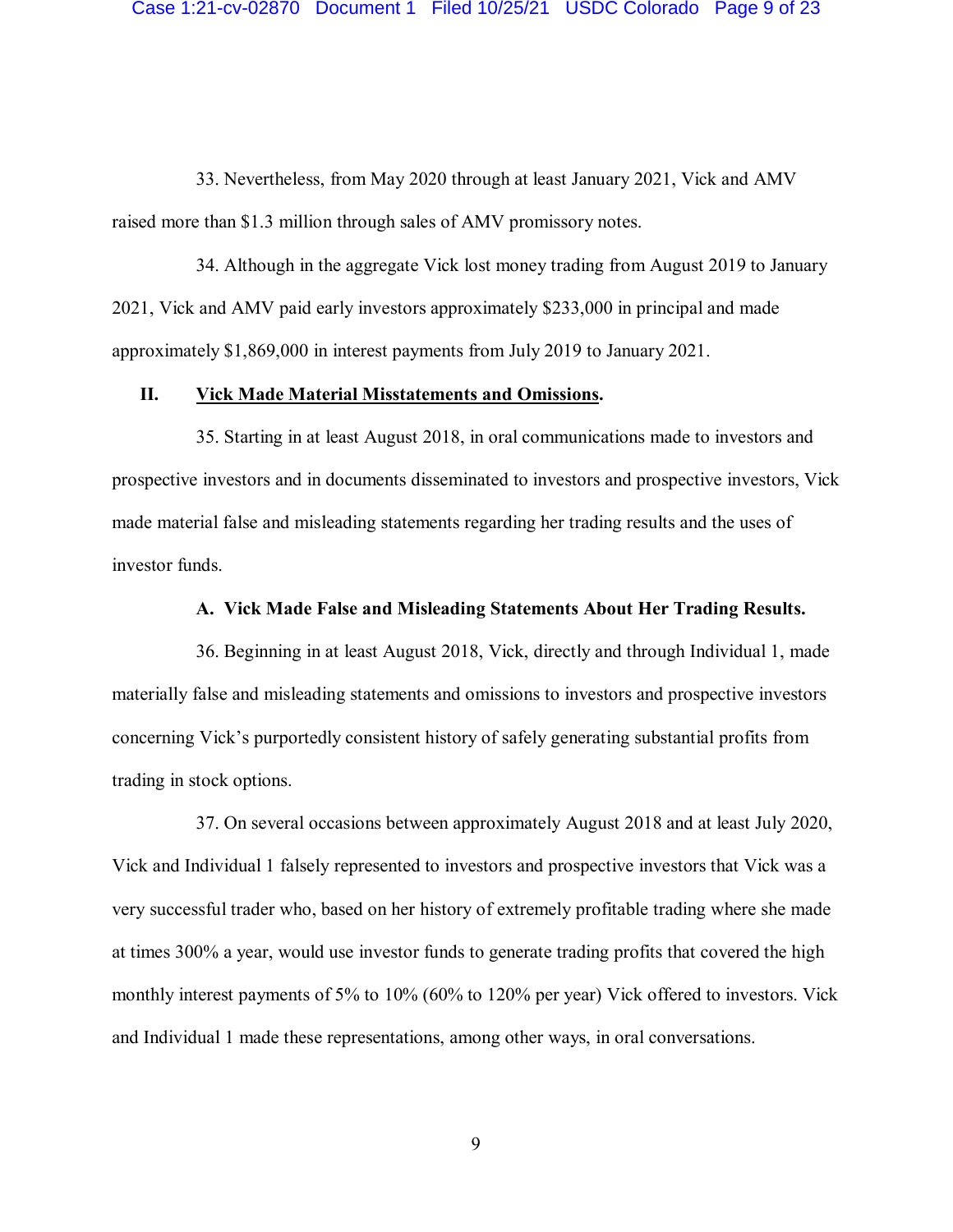38. For instance, in or around August 2018, Vick told two investors (an employee of one of Vick's restaurants and her husband), that she made a significant amount of money trading options and it was her desire to start having employees pool their money with Vick so that she could invest it for them. Specifically, Vick promised to pay a 10% monthly return if they invested with Vick and agreed to leave the money with Vick for at least one year. The investor issued two checks to Vick's business totaling \$20,000 to purchase promissory notes issued by Vick in August 2018 and December 2018. The investor has made multiple requests for repayment of principal and interest, but Vick has not repaid any of the principal or interest due under the notes.

39. Vick, personally and through Individual 1, also made false and misleading statements to investors and prospective investors regarding the specific rates of return Vick had purportedly generated from her trading.

40. These statements include the following:

- a. In or around May 2019, Vick represented to a prospective investor that she had generated annual returns of 100% to 200%.
- b. In or around August 2019, Vick told a prospective investor that Vick was doubling her money each year.
- c. In a May 28, 2020, recorded video solicitation, Vick and Individual 1, who appear on the video together, touted Vick's purported prior trading success by saying the following:
	- i. Vick's personal trading return was 300% in 2019;
	- ii. Vick is "one of the top traders in the country";
	- iii. Vick could "safely" offer a 5% monthly payment on their notes, totaling 60% per year; and
	- iv. Vick purchased her \$1.4 million home with trading profits.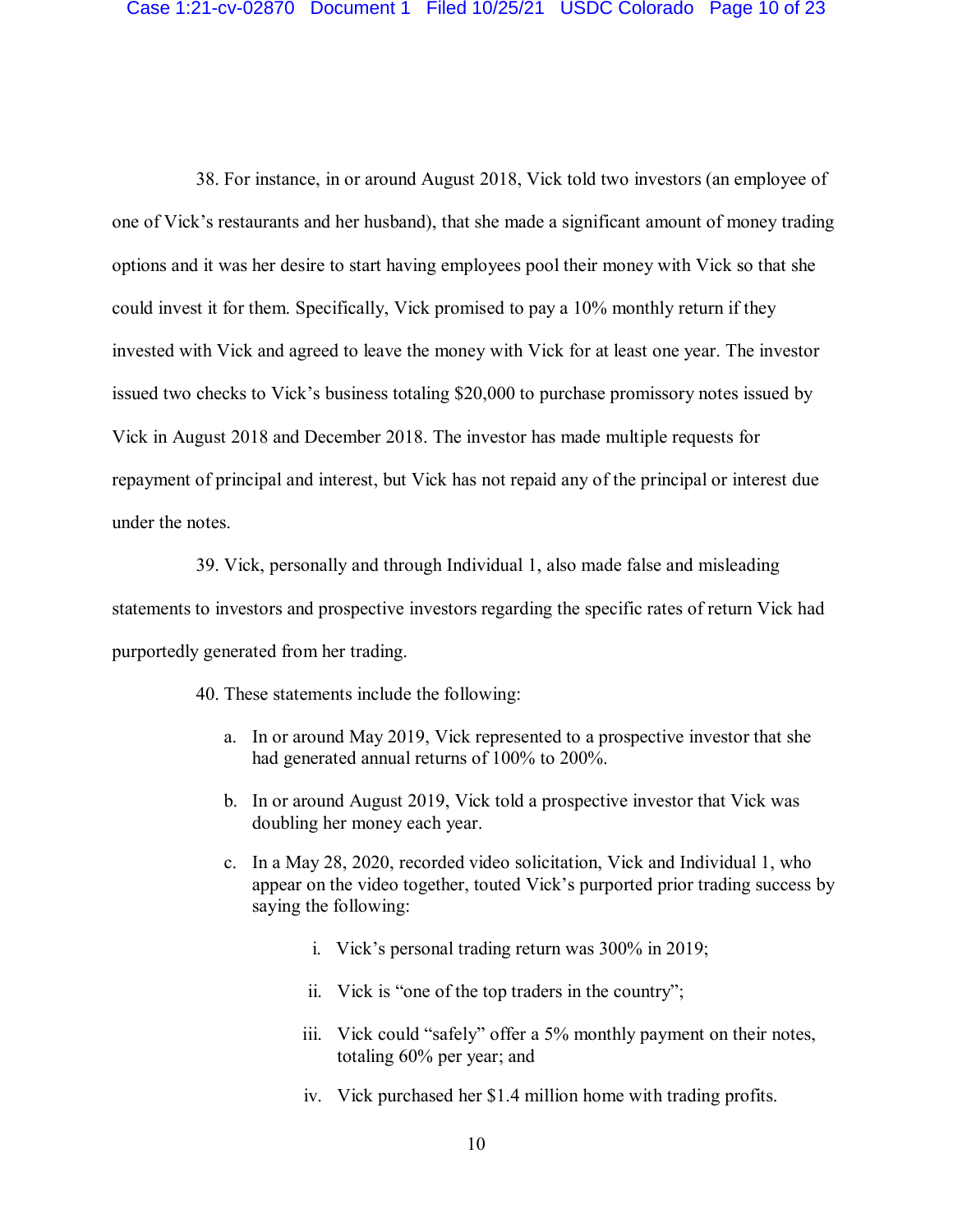Individual 1 showed or emailed copies of the recorded video call to at least three AMV investors, and at least one of the investors who saw the video then sought to invest additional money with AMV.

- d. In or around July 2020, Individual 1 told a prospective investor that Vick had achieved returns of 150%-200% per year from her stock option trading.
- 41. Vick's representations to investors were false and misleading when made and

Vick knew or was reckless in not knowing, and should have known, that these statements were false and misleading because from at least the beginning of 2014 through the end of 2020, Vick has never achieved the annual returns she represented to investors, and her options trading has never been sufficiently profitable to enable her to pay the annual interest of 60% to 120% that she said she could "safely" provide to investors.

42. Vick omitted to state material facts that were necessary to render her representations regarding her profitable options trading and rates of return not misleading. These omissions include Vick's actual trading history. In addition, following her catastrophic losses from December 2019 to March 2020, Vick failed to disclose these losses to prospective investors when touting her trading returns and ability to generate profits sufficient to pay the monthly interest payments offered to investors. Additionally, Vick's statements regarding her trading performance were materially false and misleading because she failed to disclose the risk of loss to investor principal inherent in her increasingly risky trading strategy.

43. The above misrepresentations and omissions were material to investors and potential investors because a reasonable investor would consider whether Vick had previously generated profits from trading sufficient to pay interest on the notes, Vick's actual rates of return,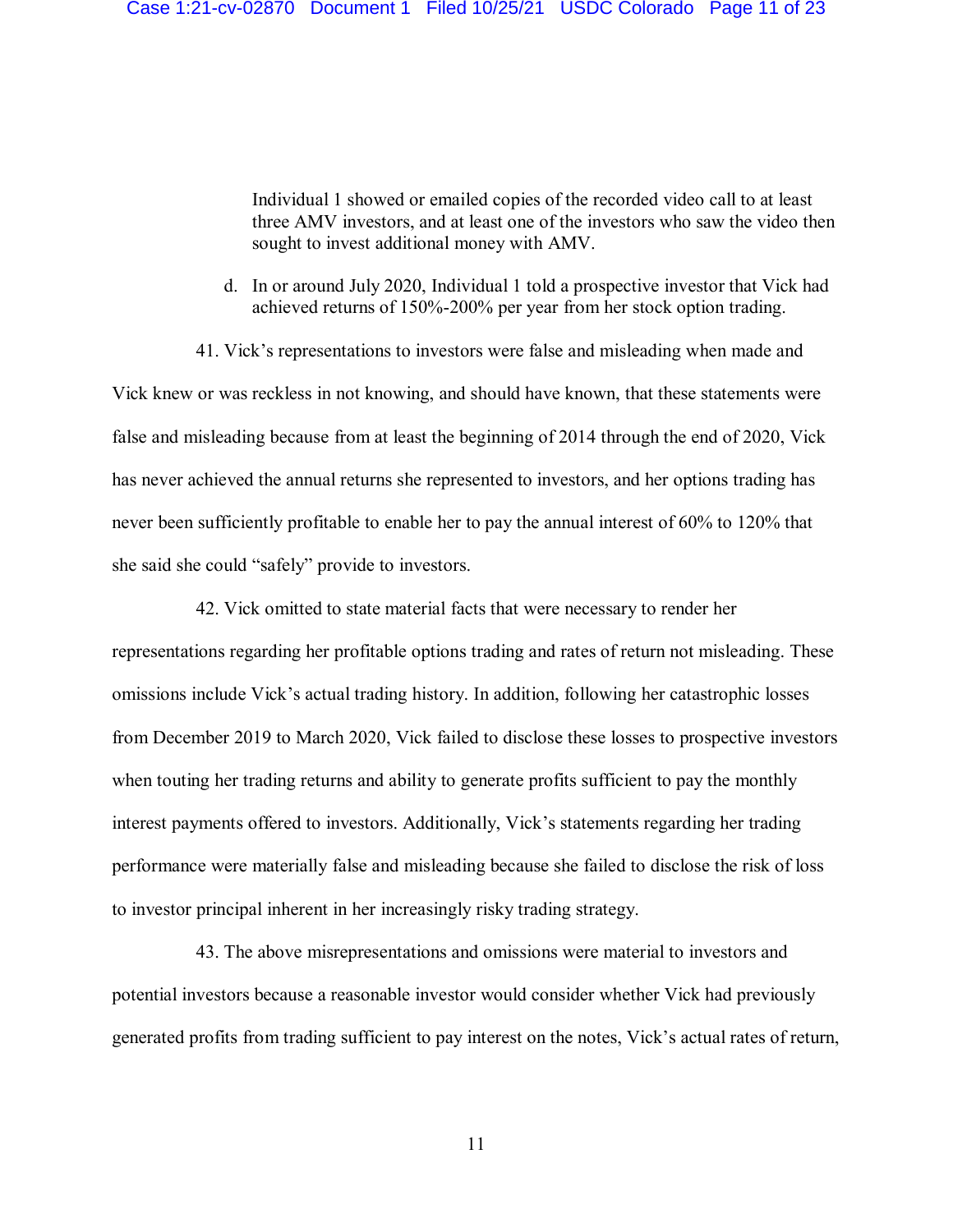Vick's recent trading losses, and the volatility of her gains and losses important information when deciding whether to invest in the notes.

# **B. Vick Made False and Misleading Statements In Light of Her Misappropriation of Fund Assets and Ponzi-Like Payments to Investors.**

44. The AMV promissory notes signed by Vick and issued to each AMV investor state that the "money is invested." Vick, directly and through Individual 1, also told investors that Vick would use investor funds to trade in stock options and use the profits from her trading to pay the monthly interest due on the promissory notes. Investors understood that Vick and AMV would be compensated by retaining the trading profits over and above what she owed investors in the form of interest payments.

45. Despite these representations, Vick misappropriated a total of approximately \$570,150 of investor funds, which includes approximately \$133,000 of investor funds deposited in Vick's personal and corporate bank accounts that she never invested and \$437,000 of AMV funds transferred to a personal brokerage account.

46. Beginning in at least May 2020, Vick also made approximately \$1.9 million in Ponzi-like payments of principal and interest to investors, primarily using new and existing investors' principal rather than profits generated from trading.

47. Vick's statements and omissions to investors regarding use of investor monies were false and misleading because Vick retained investor money in, and transferred investor money to, her personal accounts despite not generating sufficient trading profits to pay investor interest. Additionally, Vick's statements and omissions regarding use of investor funds were false and misleading because rather than using all investor money to generate returns from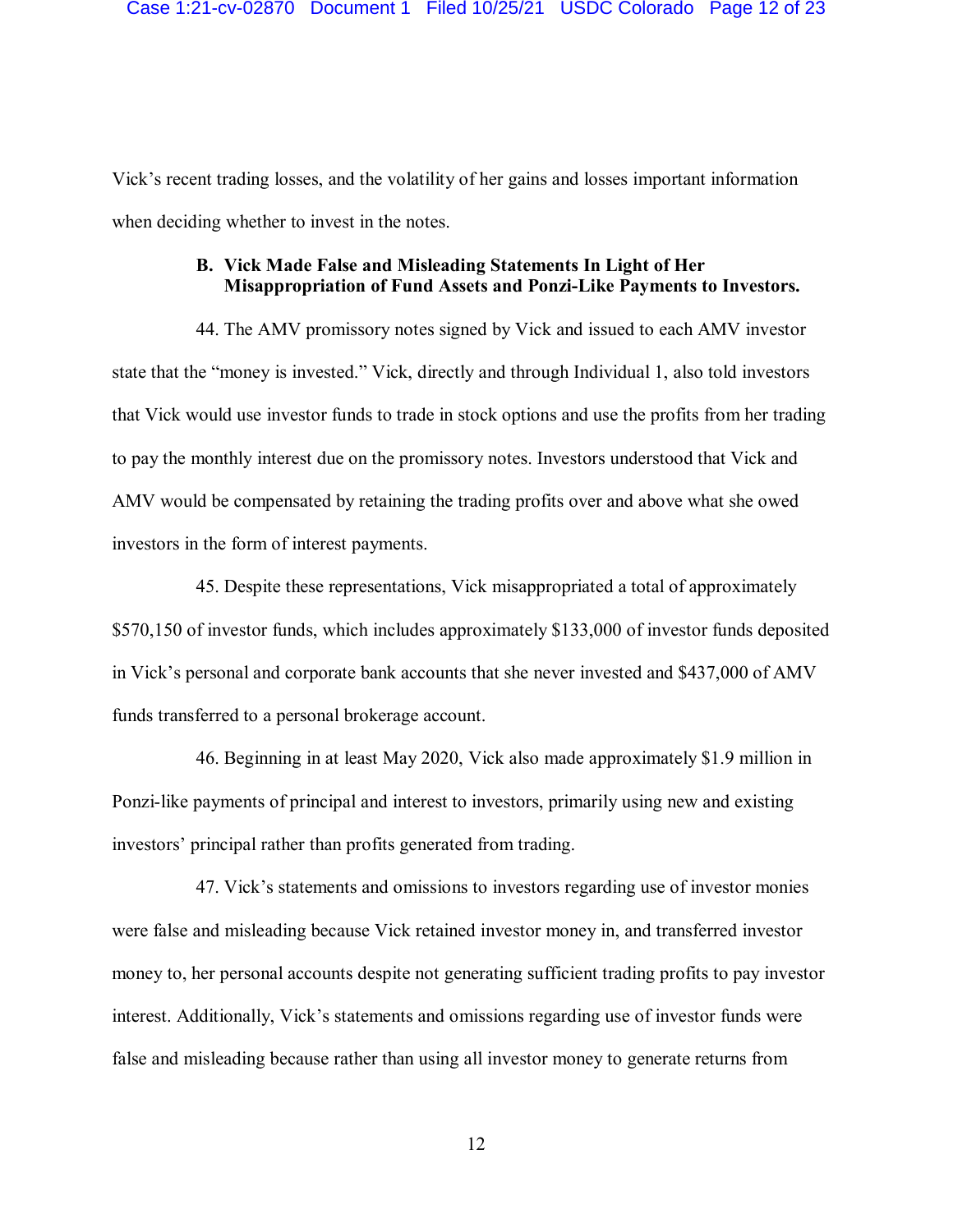### Case 1:21-cv-02870 Document 1 Filed 10/25/21 USDC Colorado Page 13 of 23

options trading, she was using investor money to make Ponzi-like payments of principal and interest to investors.

48. Vick's statements regarding use of investor monies were false and misleading when made, and Vick knew or was reckless in not knowing, and should have known, that these statements were false and misleading because Vick made these representations to prospective investors while she had exclusive control over the accounts holding investor funds and while she was misappropriating investor money and using investor money to make Ponzi-like payments.

49. Vick omitted to state material facts that were necessary to render the representations regarding the uses of investor funds not misleading; namely, that Vick misappropriated investor funds and that she used investor funds to make Ponzi-like payments.

50. The above misrepresentations and omissions as to the use of investor proceeds and the source of interest payments offered to investors after April 2020 were material to investors and prospective investors because Vick's use of investor funds to make transfers to her personal and corporate accounts and make Ponzi-like payments would be important to any reasonable investor when deciding whether to make an investment.

#### **III. Vick Engaged in Fraudulent and Deceptive Acts.**

51. Vick engaged in several fraudulent and deceptive acts that operated as a fraud and deceit on investors. In addition to false and misleading representations, which are described above and are fraudulent and deceptive acts, Vick acted knowingly or recklessly, and negligently, in engaging in the fraudulent and deceptive conduct set forth below.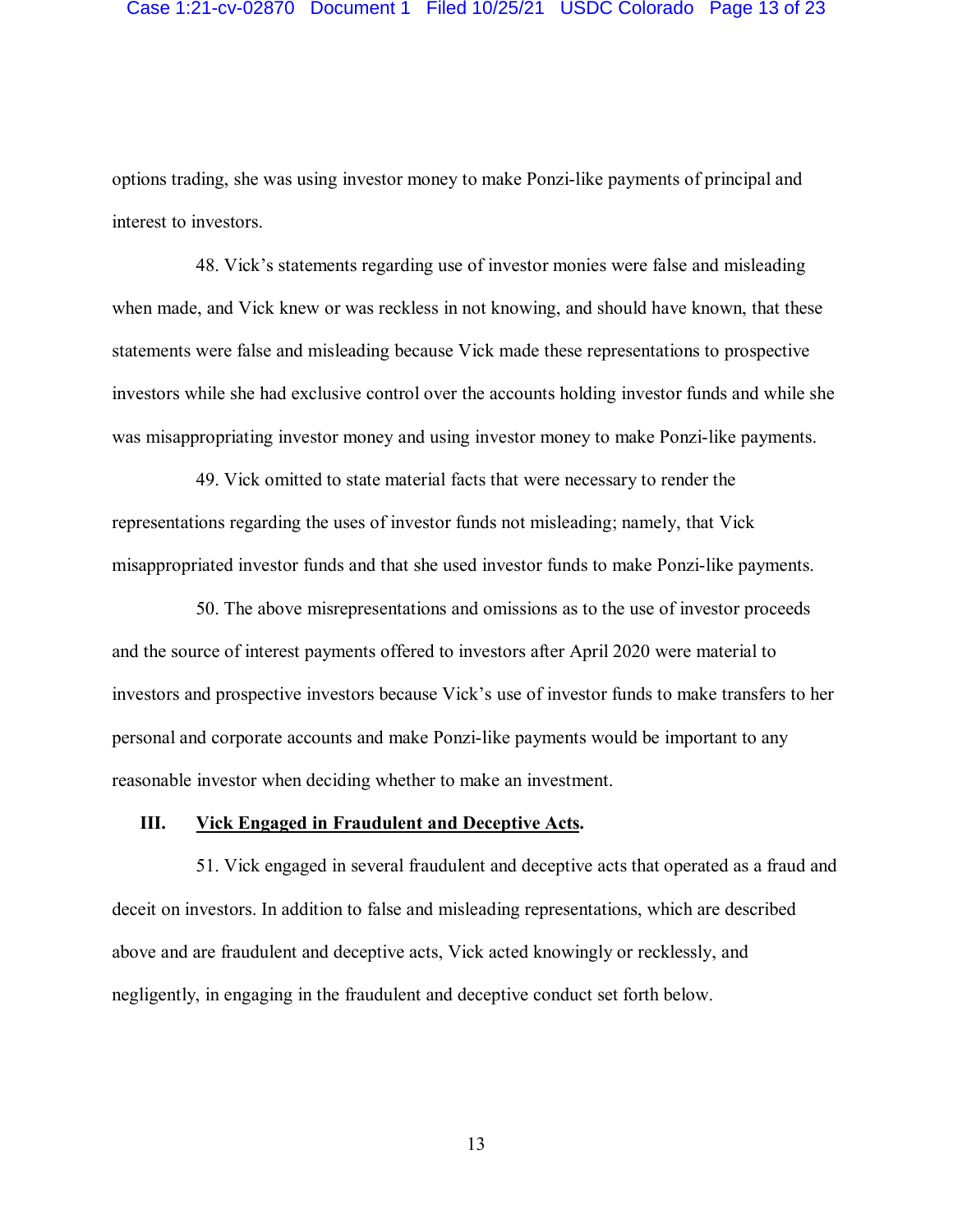### **A. Vick Made Deceptive Ponzi-Like Payments.**

52. Vick engaged in fraudulent and deceptive conduct by using new investor funds to make payments of interest and principal to existing note holders.

53. Following substantial trading losses prior to and in March 2020, Vick and AMV had approximately \$657,000 of total assets in their brokerage accounts, which held the investor funds. At this time, Vick and AMV owed over \$767,000 more in principal to note holders than the combined value of their brokerage accounts.

54. From May 2020 to January 2021, Vick, through AMV, raised more than \$1.3 million through sales of AMV promissory notes.

55. From May 2020 to January 2021, Vick made payments of approximately \$1,677,000 in interest and \$233,000 in principal to noteholders.

56. Vick and AMV did not generate trading profits sufficient to make these payments of principal and interest to investors. The primary source of funds available to make these monthly interest payments and repayments of principal was new investor money and the principal of existing investors.

57. Vick knew or was reckless in not knowing, and should have known, that by making Ponzi-like payments to investors she was engaging in fraudulent and deceptive conduct. Vick had knowledge and control of her accounts and AMV's accounts and knew, or was reckless in not knowing, and should have known, that the accounts did not have sufficient funds from sources other than investor principal to make payments of interest and principal to investors. For these same reasons, Vick also acted negligently in making Ponzi-like payments to investors.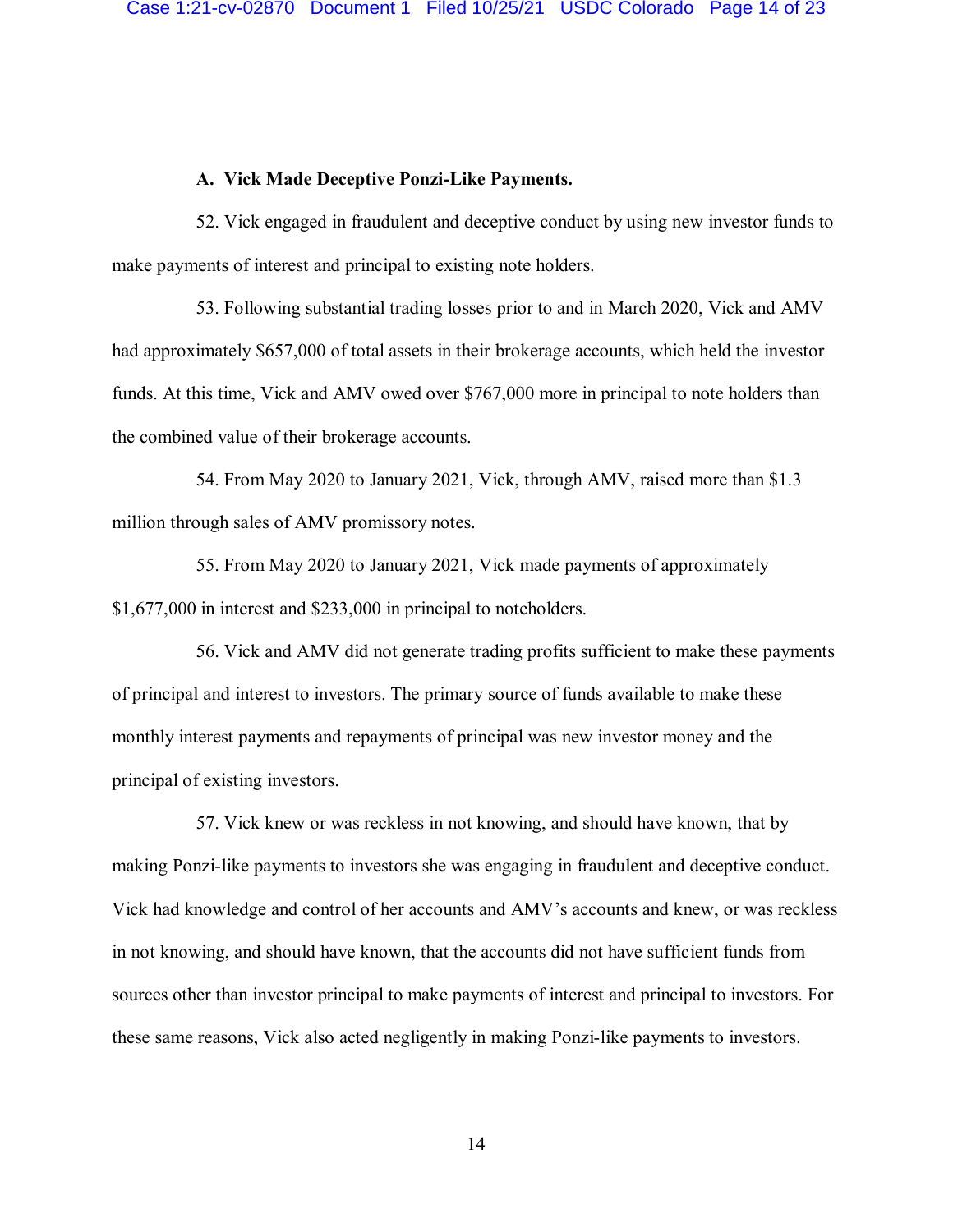### **B. Vick Diverted and Misappropriated Investor Money for Personal Use.**

58. As alleged above, Vick misappropriated hundreds of thousands of dollars of investor funds in contravention of her representations to investors. Vick misappropriated the funds through multiple transactions using various financial institutions.

59. Vick misappropriated investor money by never depositing it into AMV accounts (approximately \$133,000) and by diverting it from AMV's account to her personal accounts (approximately \$437,000). From at least August 2018 through the present, Vick has pooled and commingled investor money with her personal funds in various bank and brokerage accounts in her control. Investor money was deposited in accounts in Vick's name, in the name of AMV, and in the name of other entities operated and controlled by Vick.

60. AMV did not have any accounts until Vick opened a brokerage account in its name in October 2019, two months after Vick began raising money from AMV investors. Vick opened a second brokerage account in AMV's name in November 2019.

61. After Vick opened brokerage accounts in AMV's name, Vick did not use those accounts to hold all of the AMV investor funds and did not track the location of AMV investor money. Instead, Vick continued to commingle the vast majority of investors' funds with her personal funds, and then traded them in a personal account in her name.

62. Since the end of June 2020, all AMV investor funds have been commingled with Vick's money in Vick's personal accounts and none of the new investor funds raised by Vick have been deposited in an account in AMV's name.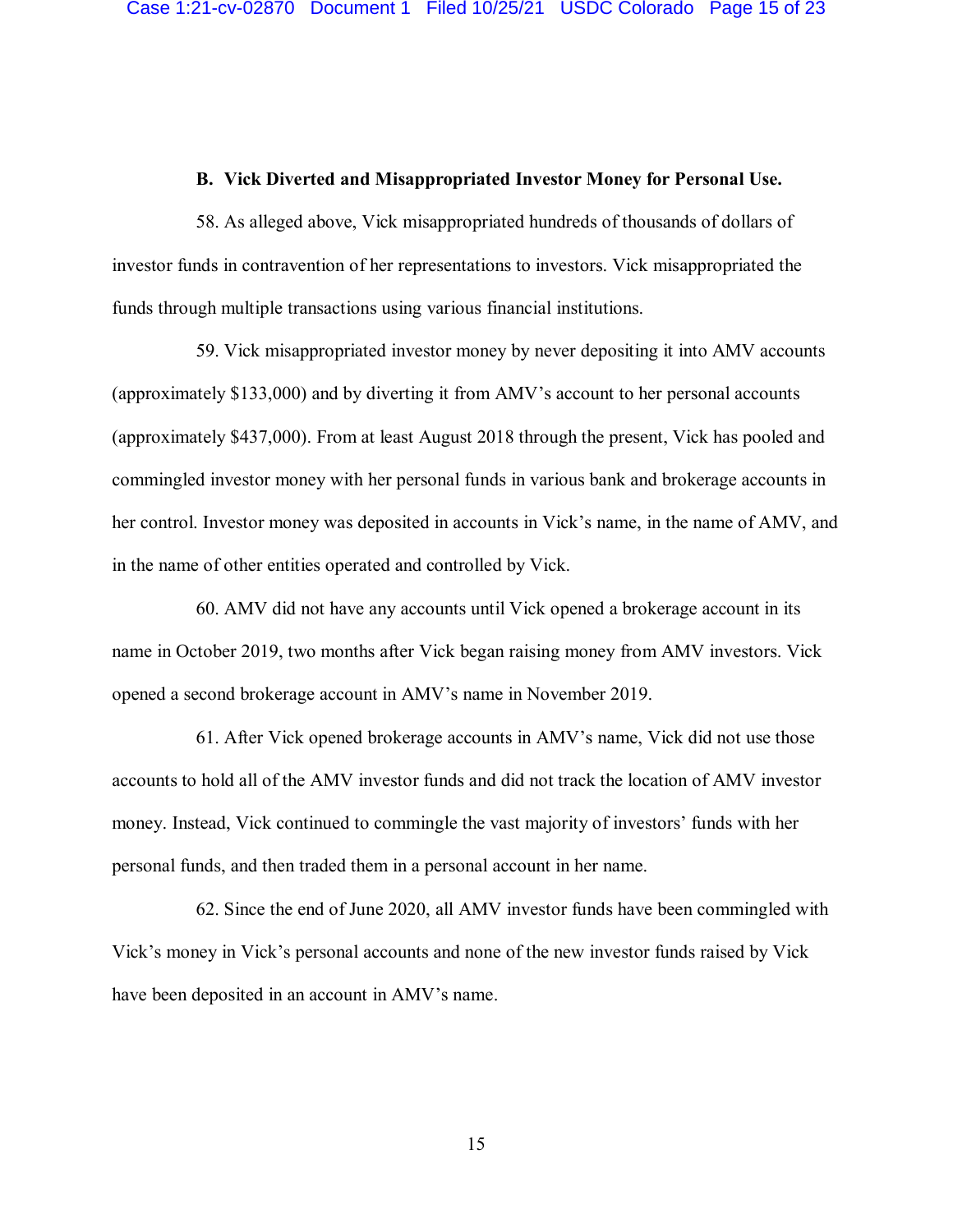63. As a result of Vick's diversion of AMV investor funds to her personal accounts, AMV, the issuer of the notes that is obligated to pay investors interest and repay principal, has no assets. The remaining investor funds are in a brokerage account in Vick's name.

64. Vick knew or was reckless in not knowing, and should have known, that by using investor money to pay her personal expenses and transferring AMV investor money to her personal accounts she was engaging in fraudulent and deceptive conduct. Vick knew or was reckless in not knowing, and should have known, that she did not disclose to investors that she would receive any investor funds to pay her personal expenses or for her personal benefit. Vick had knowledge and control of her accounts and AMV's accounts and knew or was reckless in not knowing, and should have known, that she used the investors' money for these purposes. For these same reasons, Vick also acted negligently in transferring investor money to her personal accounts and using investor funds to pay her personal expenses.

#### **IV. The Notes Offered and Sold by Vick and AMV are Securities.**

65. Section  $2(a)(1)$  of the Securities Act and Section  $3(a)(10)$  of the Exchange Act define "security" to include "any note." The promissory notes offered and sold to investors by Vick and AMV are securities as defined in Section  $2(a)(1)$  of the Securities Act and Section 3(a)(10) of the Exchange Act.

66. The notes offered and sold by Vick and AMV do not bear a family resemblance to non-security instruments. Vick and AMV issued notes to raise money for financing their stock options trading and investors purchased the notes to share in the profits generated by that stock options trading. Vick and AMV distributed the notes to more than two dozen investors, investors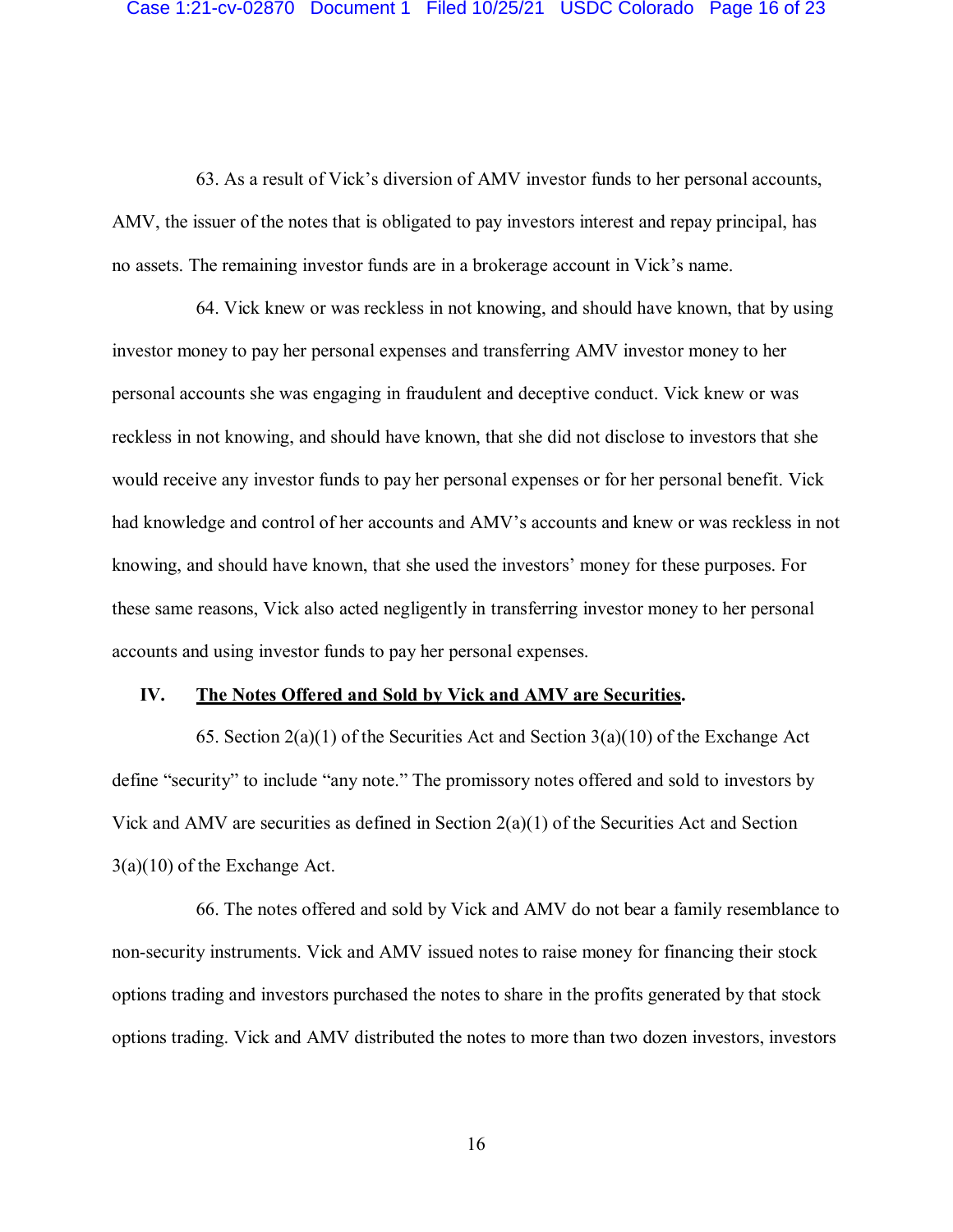### Case 1:21-cv-02870 Document 1 Filed 10/25/21 USDC Colorado Page 17 of 23

considered the notes to be investments, and there is no federal regulatory scheme other than the federal securities laws to protect investors in the promissory notes.

67. The notes are also securities in the form of investment contracts. Section  $2(a)(1)$ of the Securities Act and Section 3(a)(10) of the Exchange Act define "security" to include, among other things, "investment contracts." An investment contract exists where a person invests his or her money, in a common enterprise, and is led to expect profits solely from the efforts of the promoter or a third party.

68. The notes offered and sold by Vick and AMV are investment contracts. The investors made an investment of money and those funds were pooled with other investors' funds. Vick managed and traded the investors' funds. The investments were part of a common enterprise whereby Vick and AMV commingled the investments with other investor money in Vick's and AMV's accounts and traded the money in pooled accounts to execute Vick's trading strategy and make profits for the investors and Vick. The investors' investment of money was passive and they expected profits to be derived solely from the efforts of Vick in employing her trading strategies.

## **V. Vick's Conduct was in the Offer, Purchase and Sale of Securities.**

69. The misstatements and omissions alleged herein were made by Vick and disseminated by Vick to induce investors to buy the securities alleged above.

70. For example, the misstatements and omissions described above were made in oral communications soliciting investments and contained in promissory notes provided to investors in connection with their investments.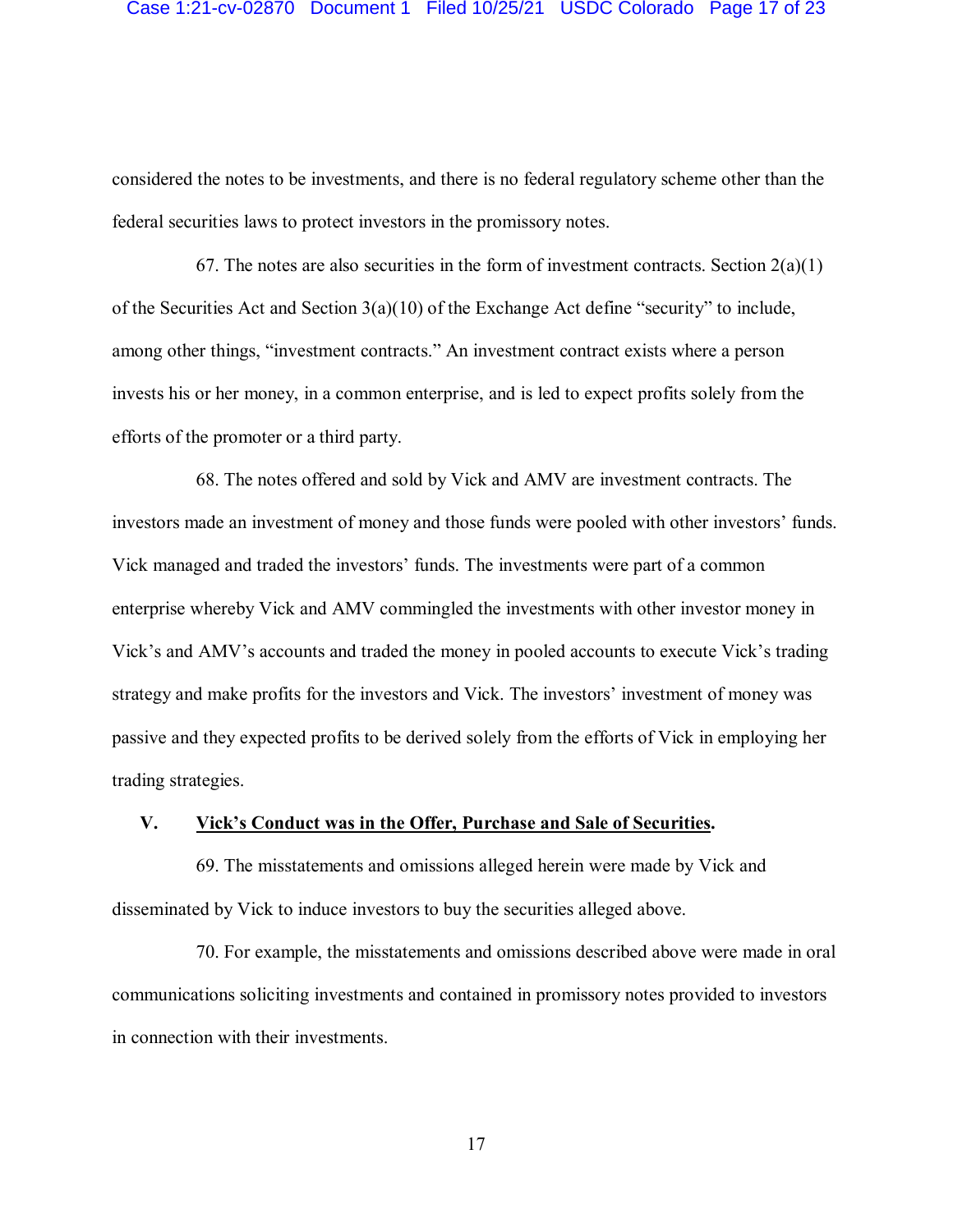71. As such, Vick made material misstatements and omissions, and disseminated material misstatements and omissions, in the offer or sale of securities as defined in Section  $2(a)(1)$  of the Securities Act and in connection with the purchase or sale of securities as defined in Section 3(a)(10) of the Exchange Act.

72. In connection with the conduct alleged in this Complaint, Vick, directly or indirectly, singly or in concert with others, made use of the means or instruments of transportation or communication in interstate commerce, the means or instrumentalities of interstate commerce, or of the mails, including soliciting investors located in Colorado and other states by telephone, providing documents containing false and misleading statements to investors via email, and obtaining funds from those investors through interstate commerce.

### **VI. Vick Breached her Fiduciary Duty and Violated the Advisers Act.**

73. AMV primarily engaged in, held itself out as being primarily engaged in, and proposed to engage primarily in the business of investing or trading in securities. AMV's Operating Agreements state "[t]he LLC's primary purpose is investment through brokerage account," and "[t]he LLC's primary purpose is to sell put and call options, both naked and covered."

74. Investor money contributed to AMV in exchange for the notes was pooled and investors have no ability to control the investment strategy. Investors are entirely dependent on Vick to invest their money in accordance with her trading strategies in order to fund the interest payments due under the AMV notes.

75. Vick is an investment adviser to AMV. Vick advised AMV as to the specific investments to make, controlled the purchase and sale of securities for AMV, and otherwise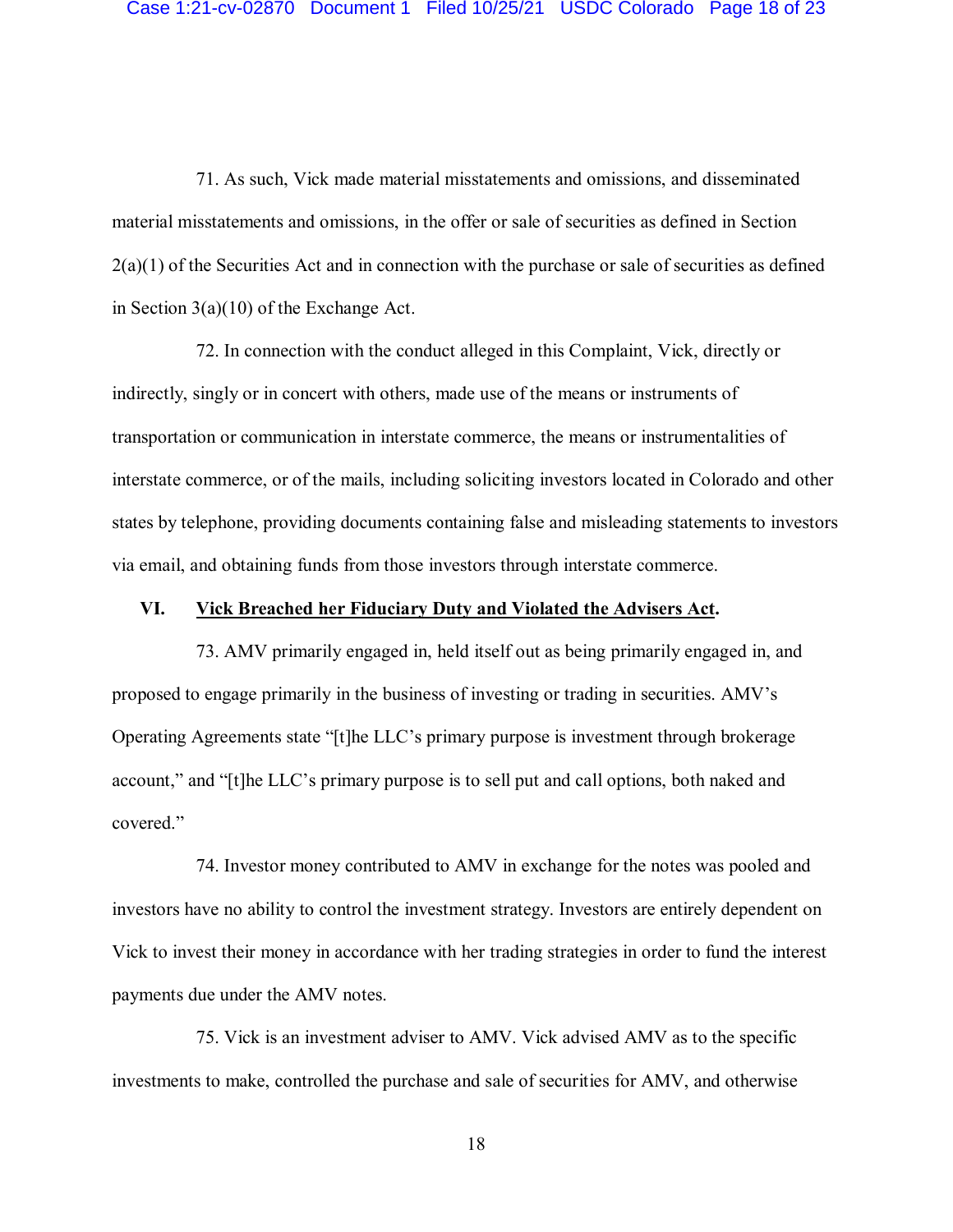#### Case 1:21-cv-02870 Document 1 Filed 10/25/21 USDC Colorado Page 19 of 23

made all investment decisions related to funds contributed to AMV. Vick received or expected to receive compensation for her investment services to AMV.

76. As an investment adviser to AMV, Vick owed a fiduciary obligation to AMV. Vick owed AMV an affirmative duty of utmost good faith, had an affirmative obligation to employ reasonable care to avoid misleading AMV, had a duty to act in AMV's best interest, and was obligated to provide full and fair disclosure of all material facts to AMV.

77. Through the conduct alleged above, including Vick's misappropriation of AMV assets, diversion of funds from AMV to her personal accounts, and use of AMV funds to make Ponzi-like payments, Vick breached her fiduciary duties to and defrauded AMV.

78. As described above, Vick also made repeated false statements and misrepresentations to investors and prospective investors in AMV, a pooled investment vehicle, and engaged in fraudulent and deceptive conduct with respect to these investors and prospective investors.

### **CLAIMS FOR RELIEF**

# **First Claim for Relief Section 17(a) of the Securities Act**

79. The SEC realleges and incorporates by reference the above paragraphs 1 through 72 as though fully set forth herein.

80. Vick, directly or indirectly, in the offer or sale of securities by the use of means or instruments of transportation or communication in interstate commerce or by use of the mails, knowingly, recklessly, and negligently: (a) employed devices, schemes, or artifices to defraud; (b) obtained money or property by means of untrue statements of a material fact or by omitting to state a material fact necessary in order to make the statements made, in light of the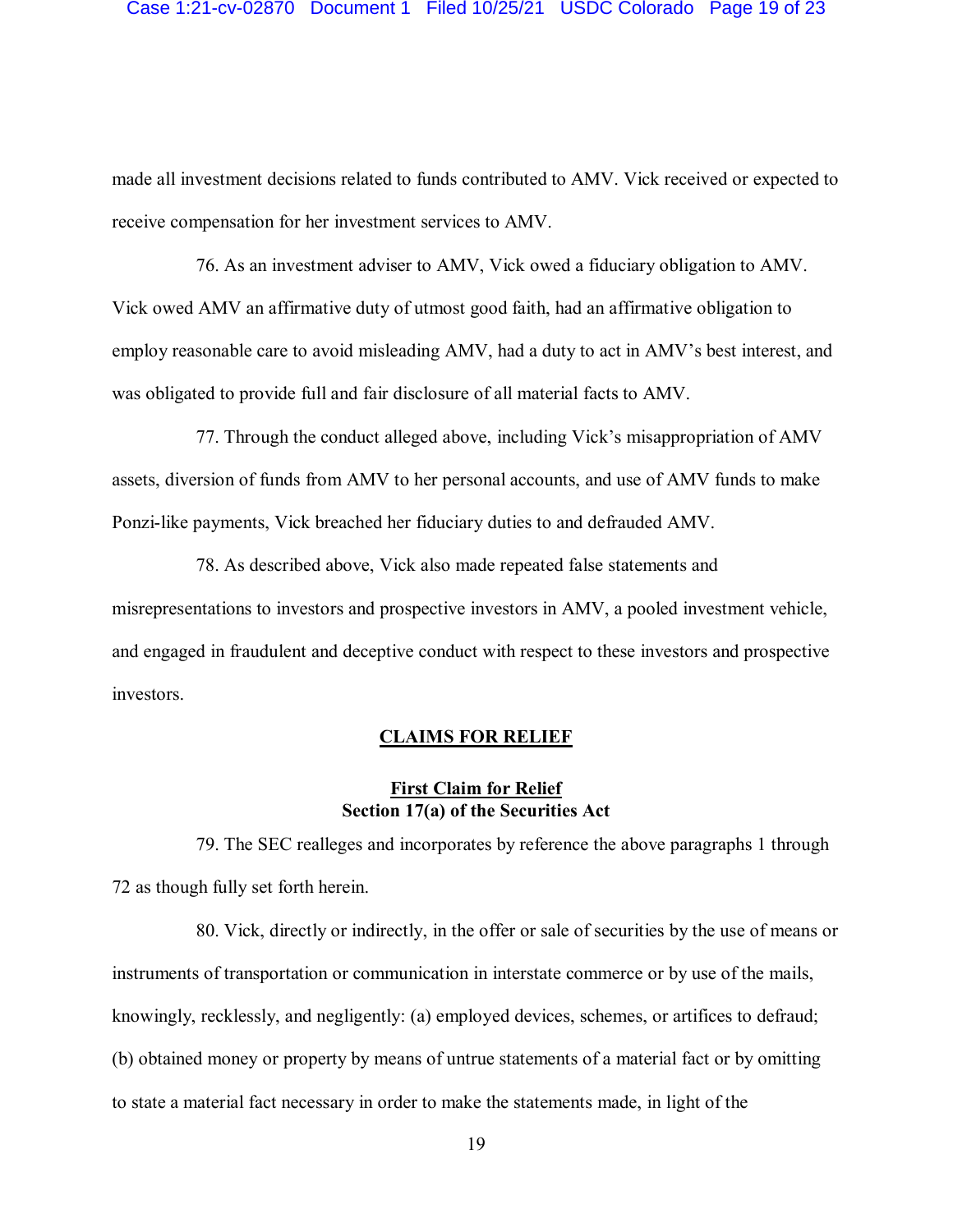circumstances under which they were made, not misleading; and (c) engaged in transactions, practices, or courses of business which operated or would operate as a fraud or deceit upon the purchaser.

81. By engaging in the conduct described above, Vick violated and, unless restrained and enjoined, will again violate Section 17(a) of the Securities Act [15 U.S.C. § 77q(a)].

## **Second Claim for Relief Section 10(b) and Rule 10b-5 of the Exchange Act**

82. The SEC realleges and incorporates by reference the above paragraphs 1 through 72 as though fully set forth herein.

83. Vick, directly or indirectly, in connection with the purchase or sale of a security, and by the use of means or instrumentalities of interstate commerce, of the mails, or of the facilities of a national securities exchange, knowingly and recklessly: employed devices, schemes, or artifices to defraud; made untrue statements of a material fact or omitted to state a material fact necessary in order to make the statements made, in the light of the circumstances under which they were made, not misleading and engaged in acts, practices, or courses of business which operated or would operate as a fraud or deceit upon other persons.

84. By engaging in the conduct described above, Vick violated and, unless restrained and enjoined, will again violate Section 10(b) of the Exchange Act [15 U.S.C. § 78j(b)] and Rule 10b-5 thereunder [17 C.F.R. § 240.10b-5].

# **Third Claim for Relief Sections 206(1) and 206(2) of the Advisers Act**

85. The SEC realleges and incorporates by reference the above paragraphs 1 through 78 as though fully set forth herein.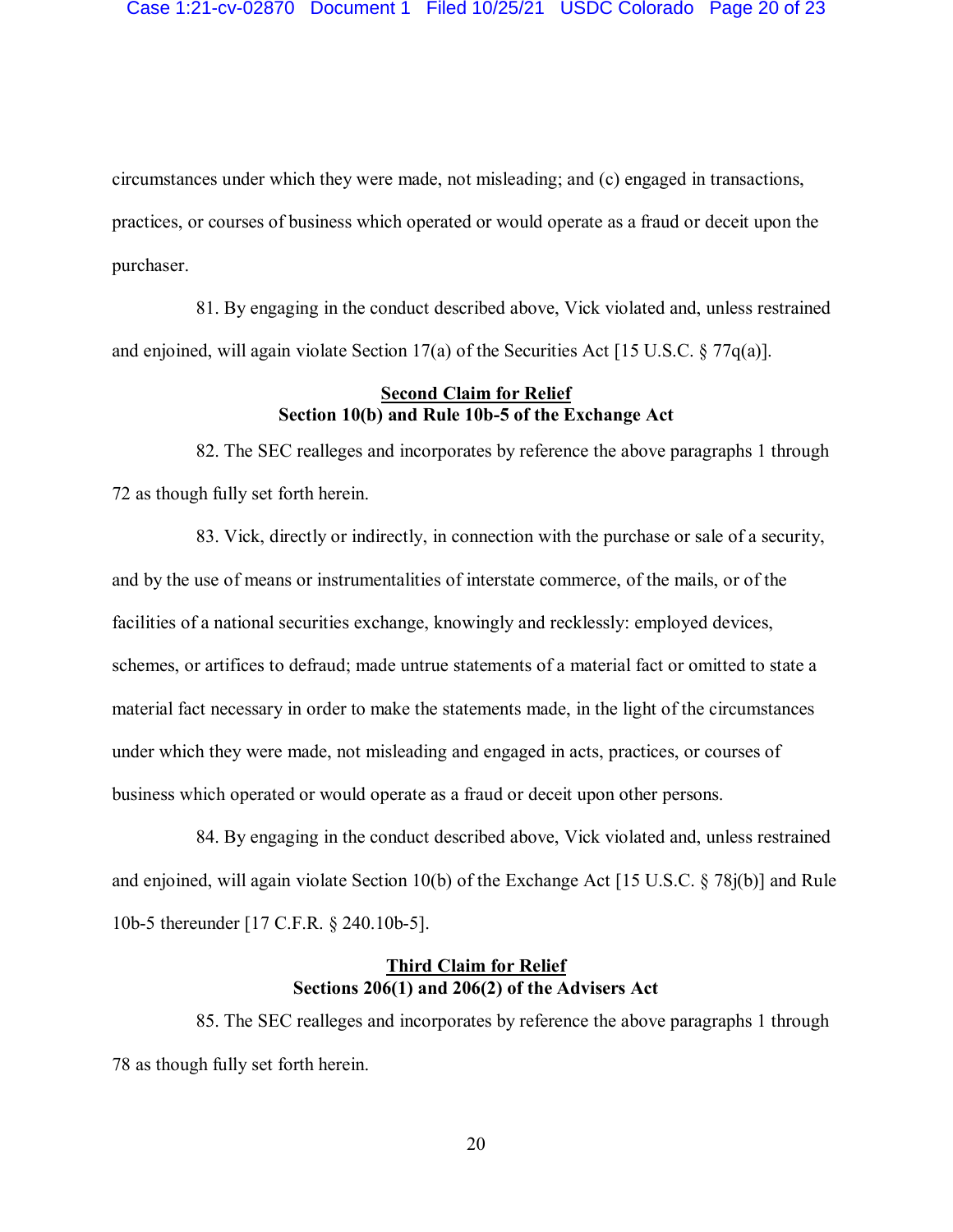#### Case 1:21-cv-02870 Document 1 Filed 10/25/21 USDC Colorado Page 21 of 23

86. At all times relevant to the Complaint, Vick was an investment adviser as defined by Section 202(a)(11) of the Advisers Act [15 U.S.C. § 80b-2(a)(11)].

87. Vick, while acting as investment adviser, directly or indirectly, by use of the mails or means and instrumentalities of interstate commerce, acting with the requisite state of mind: (a) employed devices, schemes or artifices to defraud clients or prospective clients; and (b) engaged in transactions, practices, or courses of business which operated as a fraud or deceit upon clients or prospective clients.

88. By engaging in the conduct described above, Vick violated, and unless restrained and enjoined, will again violate, Sections 206(1) and 206(2) of the Advisers Act [15 U.S.C. §§ 80b-6(1) and 80b-6(2)].

## **Fourth Claim for Relief Section 206(4) of the Advisers Act and Rule 206(4)-8 thereunder**

89. The SEC realleges and incorporates by reference the above paragraphs 1 through 78 as though fully set forth herein.

90. At all times relevant to the Complaint, Vick acted as an investment adviser to AMV, which is a pooled investment vehicle as defined in Rule 206(4)-8(b) [17 C.F.R. §275.206(4)-8(b)]. Vick, while acting as an investment adviser to a pooled investment vehicle, by use of the mails or any means or instrumentality of interstate commerce, directly or indirectly engaged in acts, practices, or courses of business which were fraudulent, deceptive, or manipulative. Vick, directly or indirectly:

> a. made untrue statements of material fact and omitted to state material facts necessary to make statements made, in the light of the circumstances under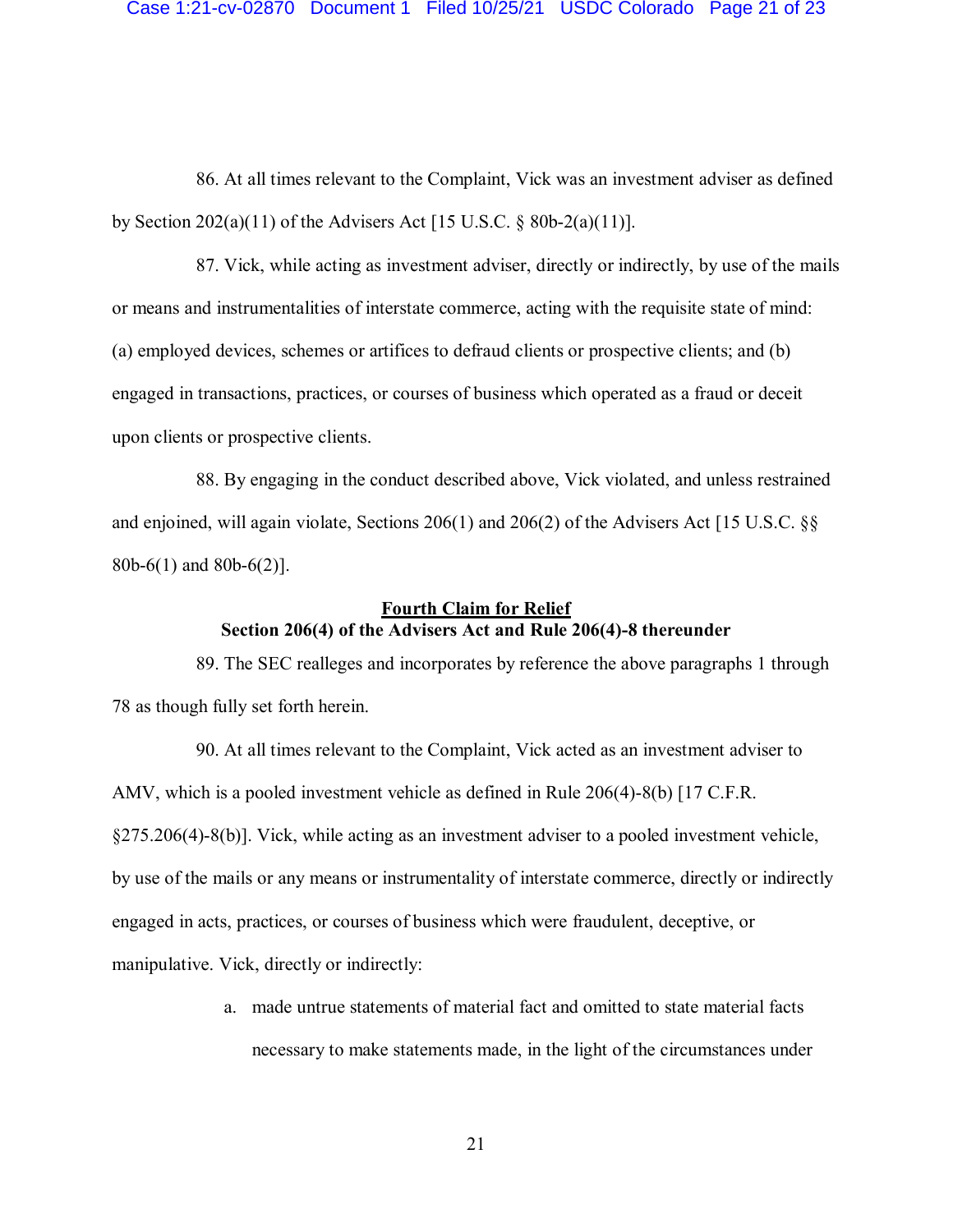which they were made, not misleading, to investors and prospective investors in a pooled investment vehicle; or

b. otherwise engaged in acts, practices, or courses of business that were fraudulent, deceptive, or manipulative with respect to investors or prospective investors in a pooled investment vehicle.

91. By engaging in the conduct described above, Vick violated, and unless restrained and enjoined, will again violate, Section 206(4) of the Advisers Act [15 U.S.C. § 80b-6(2)] and Rule 206(4)-8 [17 C.F.R. § 275.206(4)-8] thereunder.

### **PRAYER FOR RELIEF**

WHEREFORE, the SEC seeks the following relief:

- 1. Find that the Vick committed the violations alleged in this Complaint.
- 2. Enter an injunction, in a form consistent with Rule 65 of the Federal Rules of Civil Procedure, permanently restraining and enjoining Vick from violating, directly or indirectly, the laws and rules she is alleged to have violated in this Complaint.
- 3. Enter an injunction, in a form consistent with Rule 65 of the Federal Rules of Civil Procedure, permanently restraining and enjoining Vick from, directly or indirectly, including, but not limited to, through any entity owned or controlled by Vick, participating in the issuance, purchase, offer, or sale of any security, provided, however, that such injunction shall not prevent Vick from purchasing or selling securities for her own personal account.